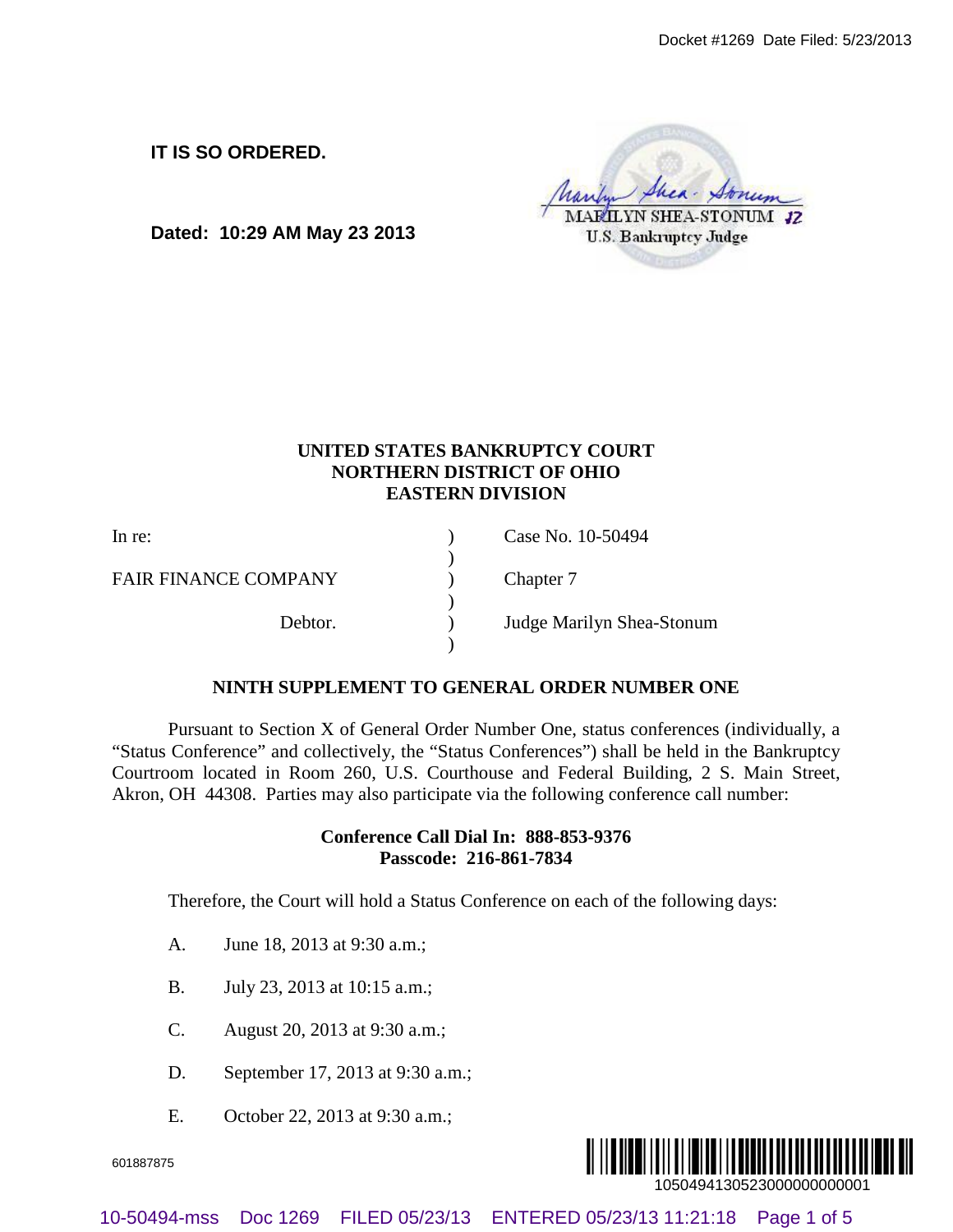- F. November 19, 2013 at 9:30 a.m.; and
- G. December 17, 2013 at 9:30 a.m.

IT IS SO ORDERED.

# # #

Respectfully submitted,

*/s/ Kelly S. Burgan*

Brian A. Bash, Trustee (0000134) Kelly S. Burgan (0073649) Joseph M. Esmont (0084322) BAKER & HOSTETLER LLP PNC Center 1900 East 9<sup>th</sup> Street, Suite 3200 Cleveland, Ohio 44114-3482 Telephone: 216.621.0200 Facsimile: 216.696.0740

*Counsel for the Trustee*

601887875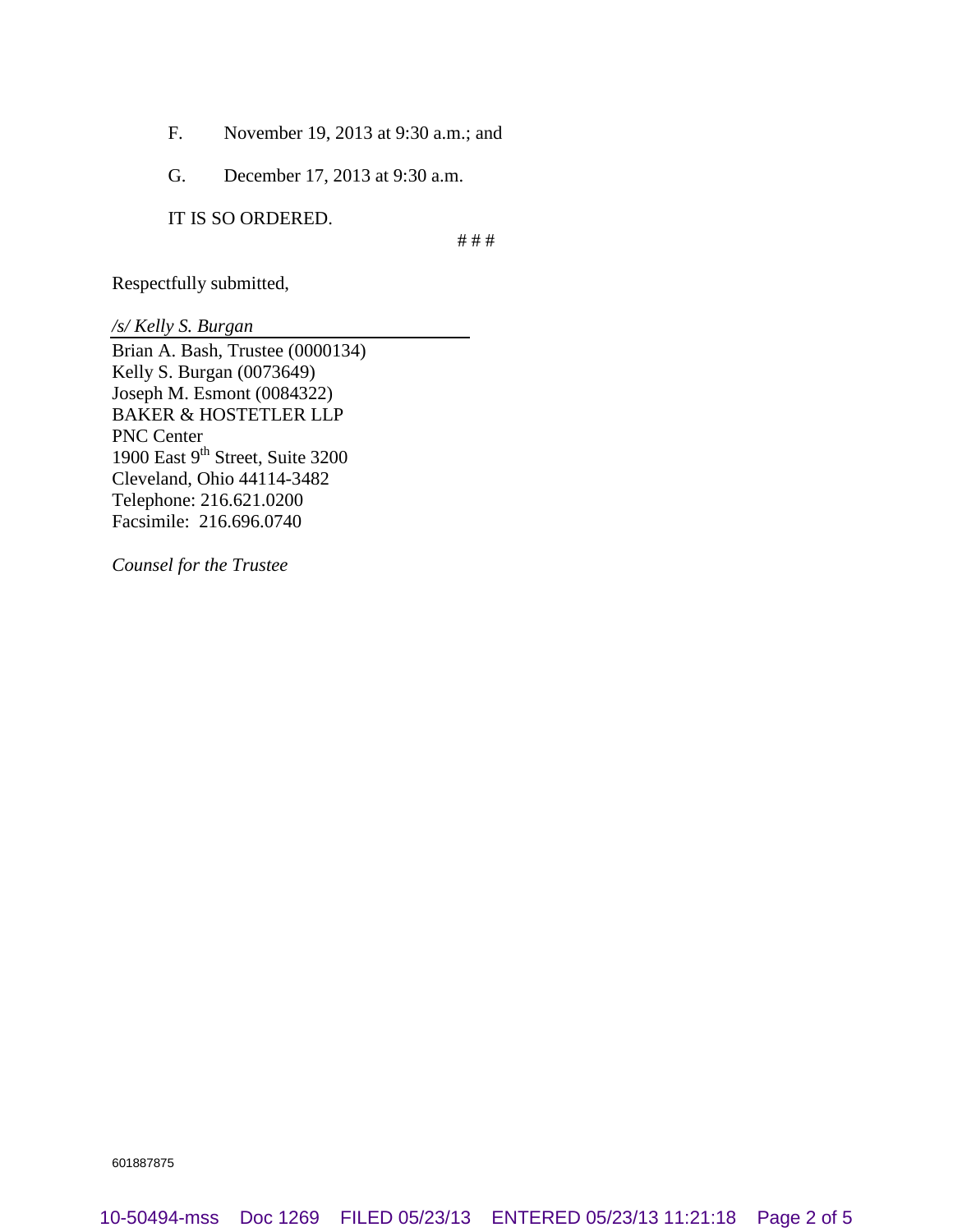#### **Electronic Mail Notice List**

The following is the list of **parties** who are currently on the list to receive e-mail notice/service for this case.

- Richard M Bain bain@buckleyking.com, krupa@buckleyking.com
- Stephen M Bales sbales@zieglermetzger.com, dmalloy@zieglermetzger.com
- Brian A Bash bashtrustee@bakerlaw.com, bbash@ecf.epiqsystems.com
- Brian A Bash BBash@bakerlaw.com
- John E. Bator jbator@batorlaw.com, sbator@batorlaw.com
- Kathryn A. Belfance kb@rlbllp.com
- John B. Blanton jblanton@bakerlaw.com
- Kelly Burgan kburgan@bakerlaw.com
- Patrick W. Carothers pcarothers@thorpreed.com,
- dtomko@thorpreed.com;ghauswirth@thorpreed.com;rhotaling@thorpreed.com;jshannon@thorpreed.com
- Anthony J. Cespedes ajc1253@yahoo.com
- Michael L. Cioffi cioffi@blankrome.com
- LeGrand L Clark legrand.clark@atg.in.gov, stephanie.patrick@atg.in.gov
- Deborah A. Coleman dacoleman@hahnlaw.com, hlpcr@hahnlaw.com;mcsoulsby@hahnlaw.com;cmbeitel@hahnlaw.com
- Anthony J DeGirolamo ajdlaw@sbcglobal.net
- Daniel A DeMarco dademarco@hahnlaw.com, hlpcr@hahnlaw.com;cmbeitel@hahnlaw.com
- Rocco I. Debitetto ridebitetto@hahnlaw.com, hlpcr@hahnlaw.com
- Duriya Dhinojwala dhinojwala@ccj.com, duriya1@hotmail.com
- Michelle L. DiBartolo mdibartolo@ttmlaw.com, mldibartolo@gmail.com
- James M. Dickerson jdickerson@bgdlegal.com, bmartin@bgdlegal.com;mthompson@bgdlegal.com
- Breaden M Douthett bdouthett@bakerlaw.com, krossiter@bakerlaw.com;fairfinancedocket@bakerlaw.com
- J Douglas Drushal ddrushal@ccj.com
- Charles R. Dyas charles.dyas@btlaw.com
- Joseph Esmont jesmont@bakerlaw.com, joe.esmont@gmail.com;fairfinancedocket@bakerlaw.com
- Gregory R Farkas gfarkas@frantzward.com, dlbeatrice@frantzward.com
- Adam Lee Fletcher afletcher@bakerlaw.com
- Dov Frankel dfrankel@taftlaw.com, dwhite@taftlaw.com;docket@taftlaw.com
- Leon Friedberg lfriedberg@cpmlaw.com, knocera@cpmlaw.com;squinn@cpmlaw.com
- Ronald P. Friedberg rfriedberg@meyersroman.com, vvardon@meyersroman.com
- Marc P Gertz mpgertz@goldman-rosen.com, kls@goldman-rosen.com;kstone\_56@hotmail.com
- Harry W Greenfield bankpleadings@bucklaw.com, young@buckleyking.com;toole@buckleyking.com;heberlein@buckleyking.com
- John J Guy johnguy@neo.rr.com
- H Ritchey Hollenbaugh hrh@cpmlaw.com, knocera@cpmlaw.com;slq@cpmlaw.com
- Joseph F. Hutchinson jhutchinson@bakerlaw.com,
- smaxwell@bakerlaw.com;fairfinancedocket@bakerlaw.com
- Steven G Janik steven.janik@janiklaw.com
- Cynthia A Jeffrey ecfndoh@reimerlaw.com, RACJ.ecfndoh@yahoo.com
- Kenneth C Johnson kjohnson@bricker.com, rdelsignore@bricker.com
- Nathaniel R. Jones jones-n@blankrome.com
- Patrick J Keating pkeating@bdblaw.com
- Scott J. Kelly skelly@hahnlaw.com
- Suzana Krstevski Koch skoch@brouse.com, tpalcic@brouse.com;rhaupt@brouse.com
- John F Kostelnik jkostelnik@frantzward.com, dlbeatrice@frantzward.com
- David R. Krebs dkrebs@hklawfirm.com, dadams@hklawfirm.com
- Stuart A. Laven slaven@beneschlaw.com, docket@beneschlaw.com;mkrawczyk@beneschlaw.com;lbehra@beneschlaw.com
- James Michael Lawniczak jlawniczak@calfee.com
- Trish D. Lazich trish.lazich@ohioattorneygeneral.gov, angelique.seals@ohioattorneygeneral.gov
- Scott B. Lepene scott.lepene@thompsonhine.com, docket@thompsonhine.com,betty.ribic@thompsonhine.com,marcia.burston@thompsonhine.com
- Jeffrey M Levinson jml@jml-legal.com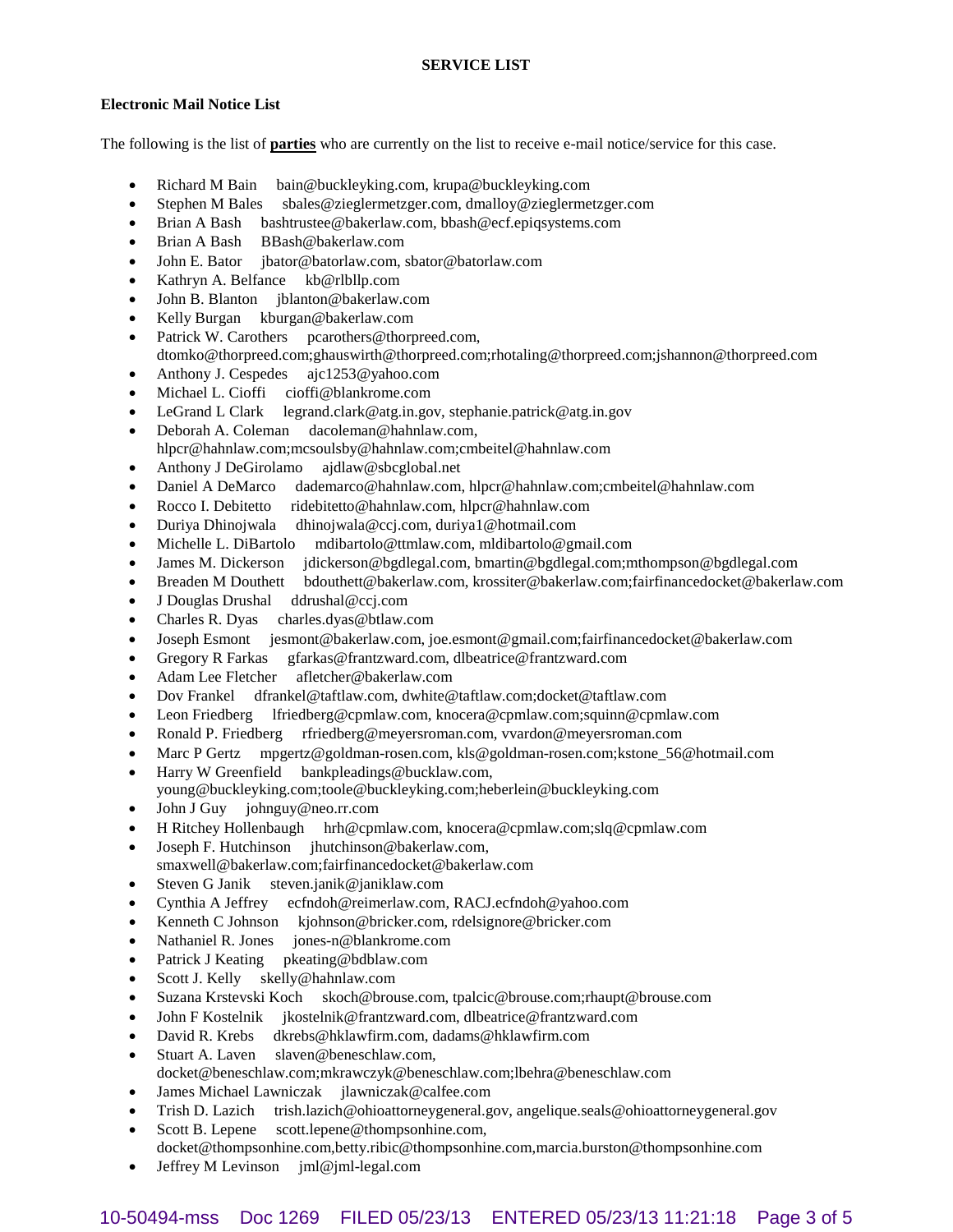- David A Looney attorney@bright.net, davelooney1@gmail.com
- Thomas R Lucchesi tlucchesi@bakerlaw.com
- Crystal L. Maluchnik crystal.maluchnik@janiklaw.com
- Grant A Mason gamason@millermast.com
- Matthew H Matheney mmatheney@tddlaw.com, showard@tddlaw.com
- Shorain L. McGhee shorain.mcghee@sbcglobal.net
- Warner Mendenhall warnermendenhall@hotmail.com, bcyecfnotify@rushpost.com
- Tarek E. Mercho tmercho@mercholegal.com
- David P. Meyer dmeyer@dmlaws.com, docket@dmlaws.com
- David Polan Meyer dmeyer@dmlaws.com
- Michael J Moran moranecf@yahoo.com, moranecf@gmail.com
- David A Mucklow davidamucklow@yahoo.com
- Steven J. Mulligan stevenmulligan@cox.net
- Maritza S. Nelson mnelson@bakerlaw.com
- Josephine S. Noble josephine.noble@ogletreedeakins.com, jennifer.mcguigan@ogletreedeakins.com
- Alexis Courtney Osburn aosburn@bakerlaw.com, fairfinancedocket@bakerlaw.com
- F. Anthony Paganelli tpaganelli@taftlaw.com
- Mark A Phillips mphillips@beneschlaw.com, docket@beneschlaw.com;lbehra@beneschlaw.com;cgreen@beneschlaw.com
- Kenneth G. Prabucki kprabucki@bakerlaw.com
- Clinton E. Preslan ndohbky@jbandr.com
- David F. Proano dproano@bakerlaw.com, fairfinancedocket@bakerlaw.com
- Stephen J Pruneski spruneski@rlbllp.com
- Timothy J Richards trichards@frantzward.com, dlbeatrice@frantzward.com
- Mark Riemer mriemer@goldman-rosen.com, andreag@goldman-rosen.com
- Tim Robinson tim.robinson@dinsmore.com, lisa.geeding@dinsmore.com
- James E Rossow jim@rubin-levin.net, susan@rubin-levin.net
- Matthew J. Samsa msamsa@mcdonaldhopkins.com, docket@beneschlaw.com;cgreen@beneschlaw.com
- Rafael A Sanchez rsanchez@bgdlegal.com, lcase@bgdlegal.com
- Richard V. Singleton rsingleton@blankrome.com, kreda@blankrome.com;jhanner@blankrome.com
- Dale S Smith dsmith@frantzward.com, dlbeatrice@frantzward.com
- Michael A. Steel masteel@goldman-rosen.com, andreag@goldman-rosen.com;bstewart@goldmanrosen.com
- Rachel L. Steinlage rsteinlage@meyersroman.com, jray@meyersroman.com
- Ray H Stoess raystoess@600westmain.com
- Megan D. Stricker mnovinc@davisyoung.com, gcampbell@davisyoung.com
- Timothy M. Sullivan tim@tmslaw.net, alison@tmslaw.net;elaine@tmslaw.net;martin@tmslaw.net
- Jonathan D. Sundheimer jsundheimer@btlaw.com
- Gregory D Swope gswope@kwgd.com, mhelmick@kwgd.com
- David J. Theising dtheising@harrisonmoberly.com
- Ronald N Towne rtowne@neolaw.biz, awehener@neolaw.biz
- Vance P Truman medinaatty@yahoo.com, medinaatty@gmail.com
- United States Trustee (Registered address)@usdoj.gov
- Michael S Tucker mtucker@ulmer.com
- Nancy A Valentine navalentine@hahnlaw.com, hlpcr@hahnlaw.com;cmbeitel@hahnlaw.com
- Michael A. VanNiel mvanniel@bakerlaw.com
- Thomas C Wagner wagnert@tcwlawyers.com, wagnert@vwlawyers.com
- Wayne County Litigants ddrushal@ccj.com
- Nicholas L. White nwhite@bakerlaw.com, fairfinancedocket@bakerlaw.com
- Alicia Raina Whiting-Bozich whiting-bozich@buckleyking.com, heberlein@buckleyking.com
- Robert M Whittington robertwhittington0@gmail.com
- David E. Wright dwright@kgrlaw.com, mem@kgrlaw.com
- Lenore Kleinman ust04 Lenore.Kleinman@usdoj.gov
- Maria D. Giannirakis ust06 maria.d.giannirakis@usdoj.gov